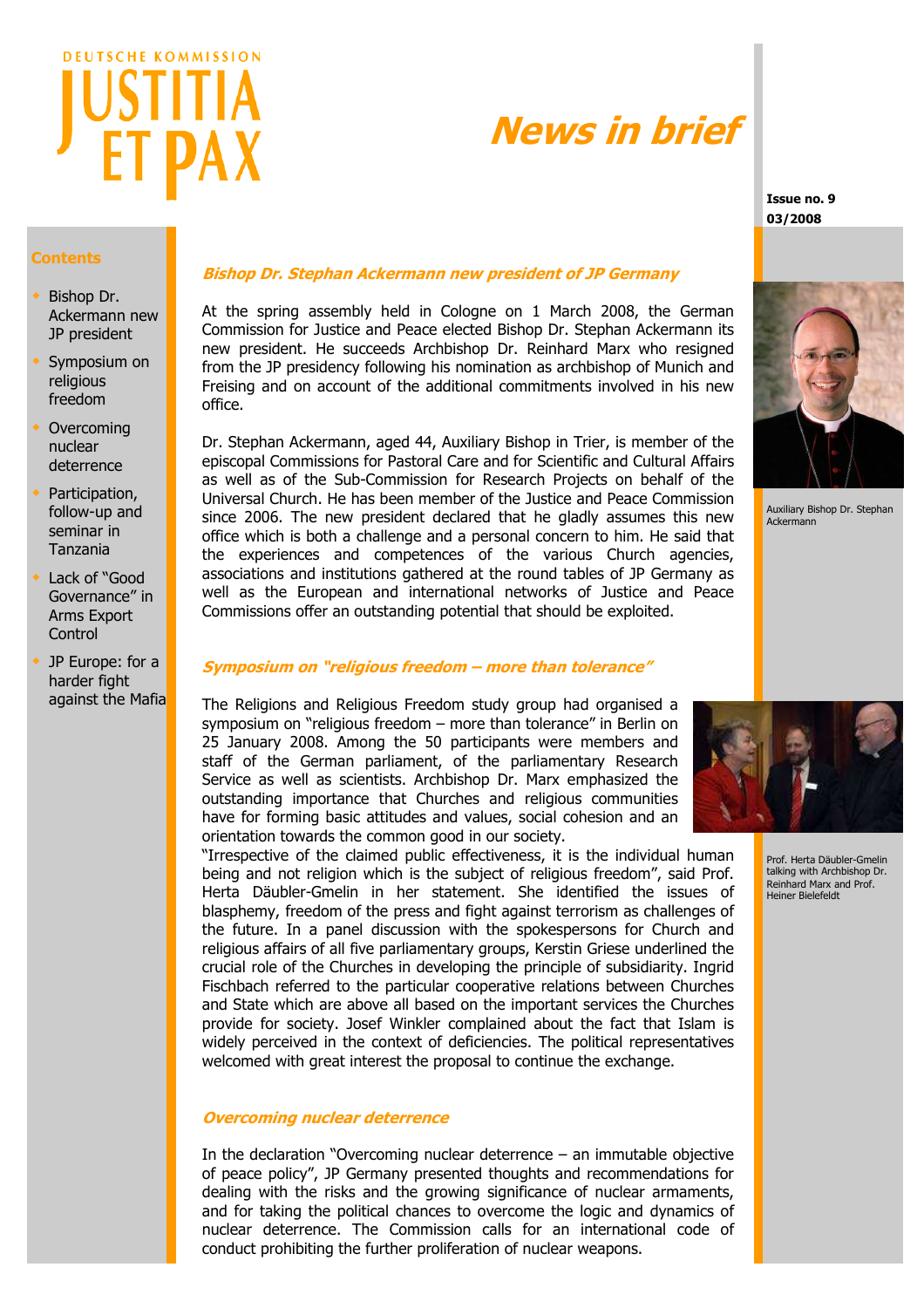With regard to the peace-ethical legitimacy of nuclear weapons, the Commission makes clear that the temporary and conditional toleration of nuclear deterrence must not be understood as an approval of the simple continuance of deterrence. Rather it is essential to make the most of the necessary political leeway to overcome the system of deterrence. Political action must be measured against what sustainable measures are actually taken to overcome deterrence. Therefore, the approach of conserving the status quo is not backed by the position of the Church.

The document will be used as a basis for a political dialogue in Berlin which is scheduled to take place in May/June 2008 and for further talks with international partners.

# **Informal economy and decent work**

Caritas and Kolping international presented their statement on decent work at a UN-NGO meeting in New York. On 23 November 2007, the United Nations Economic and Social Council (ECOSOC) accepted this document, which is entitled "Decent work in a globalised world", as an consultative NGO statement. It is available at the UN website in Arabic, Chinese, English, French, Russian and Spanish language, reference no. CN.5/2008/NGO/2. This was only the second time that a statement produced by civil society players was published as an official document. It will be submitted to the members of the Human Rights Council and to the ILO.

This further laid the foundations for the project on "Decent work and international social standards", which was introduced on 15 January 2008.

#### **Participation, follow-up and seminar in Tanzania**

The recommendations and results of the dialogue process on participation in development cooperation and the relating workshop held in Bensberg in October 2007 have been published in digital and paper version in German, English and French language. The preface has been signed by the President of the European Conference of Justice and Peace Commissions and by the Vice-President of the Symposium of Episcopal Conferences of Africa and Madagascar (SECAM), who also is in charge of Justice and Peace issues. The document is addressed to European and African Justice and Peace Commissions and is intended to encourage the readers to take up the dynamics of the dialogue and to get into contact with those involved in the process.

**CATHOLIC SECRETARIAT** WAANIA EPISCOPAL CONFERENC

**WEBSTERS** 



JP activists from Ethiopia, Sierra Leone, Ghana/SECAM and Tanzania

From 20 to 26 January 2008, SECAM, Misereor, AGEH and JP Germany held their long-planned seminar on "Instruments of participation" in Dar-es-Salaam. The seminar was under the patronage of SECAM President Polycarp Cardinal Pengo who was regrettably absent due to other commitments and was deputized by Auxiliary Bishop Method Kilaini. Among the participants from 11 countries were representatives of Justice and Peace organisations, regional bishops' conferences, SECAM and cooperation partners of Misereor. They had extensive discussions about the instruments of participation and also talked about the current situation in Kenya and Zimbabwe.

As the participants see it, the seminar was quite successful in creating new networks and strengthening existing ones which had been one of the main objectives of the seminar. They shared experiences and best practices concerning the application of instruments. Even delicate subjects such as the relations between donor organisations and implementing organisations or the role of the Church in crisis and conflict situations were discussed in an open and trustful atmosphere.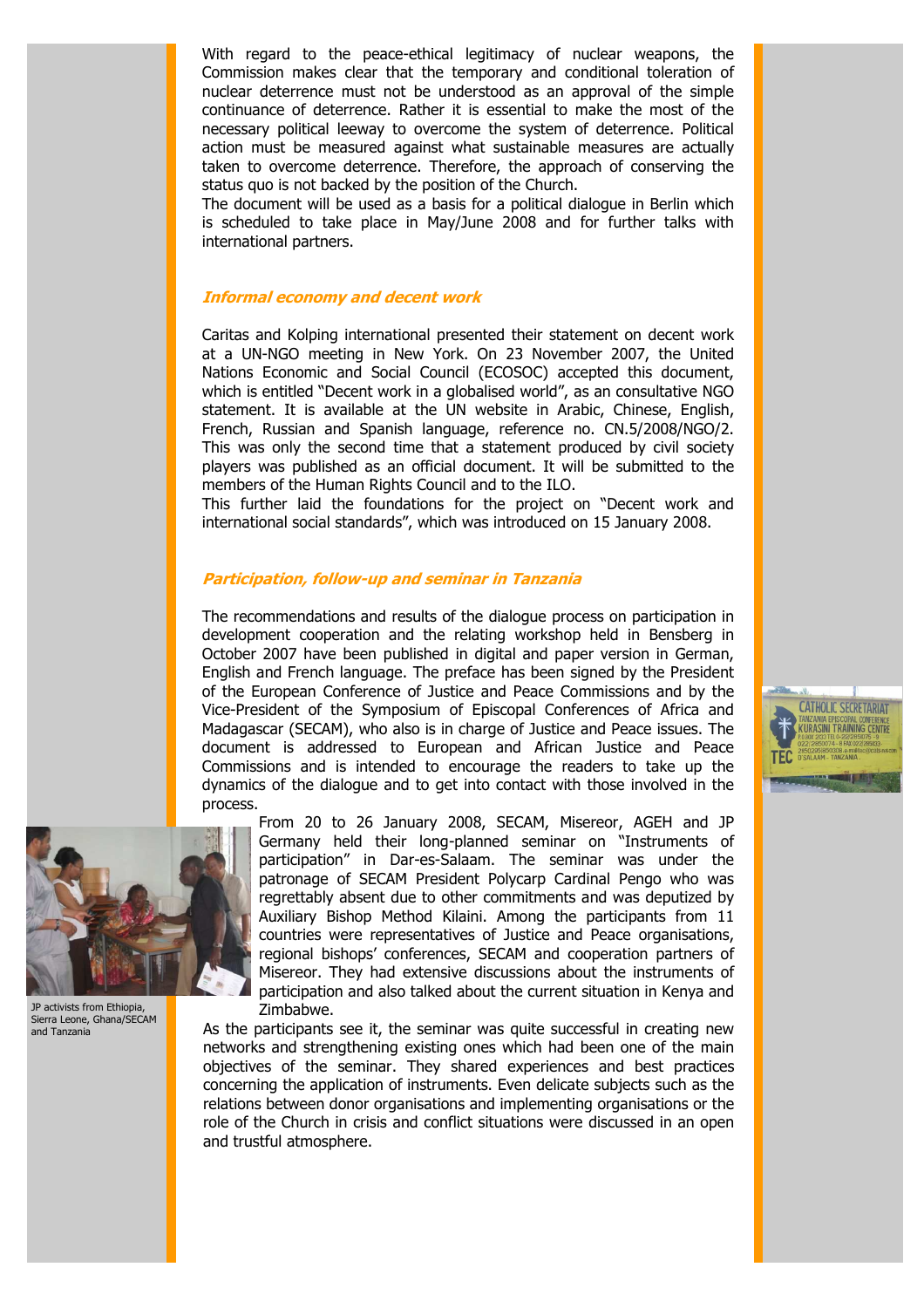#### **Follow-up EU Presidency**

In the run-up to the EU-Africa Summit in Lisbon, the Portuguese NGO platform VENRO had invited NGO representatives to talk about their experiences with partnerships between NGOs in Europe and Africa. Dr. Hildegard Hagemann of the German JP Commission and Father Ezechiel ade Owoeye, the director of the Justice, Development and Peace organisation of the diocese of Ibadan, Nigeria, spoke together about partnerships in development cooperation, based on the common experiences they made during the successful EU Presidency programme initiated by VENRO and at the JP workshop in Bensberg and the preceding dialogue process.

# **Human rights and development**

The working group on Human Rights and Development of the German *Forum* Menschenrechte NGO will organize a symposium on human rights and poverty which is to take place on the premises of Friedrich-Ebert-Stiftung in Berlin on 3 and 4 April 2008. The aim is to make the public aware of the human rights dimension of poverty alleviation, on the occasion of the 60th anniversary of the Universal Declaration of Human Rights. The aspects of poverty and political-civil rights, poverty and personal safety, poverty and economic, social, cultural and individual rights will be methodically approached in separate working units. JP Germany will be responsible for the workshop on the "right to decent work".

# **European Conference, concerted action 2007 – EU Code of Conduct on Arms Exports**

According to the agreements made at the 2007 General Assembly in Kiev, the European Justice and Peace Commissions set out in early November to campaign for a stronger political commitment to the EU Code of Conduct on Arms Exports. The aim is to reach a formal revaluation of the Code of Conduct which would help to implement obligatory reporting and coordination criteria in the member states, to increase transparency and to increase the political support for restrictive arms export control. The President of JP Germany outlined this matter in a letter to the Federal Chancellor.

In her reply, the Chancellor invited Bishop Dr. Marx and GKKE to more detailed talks with Thomas de Maizière, the Federal Chancellery Minister, to take place in the Federal Chancellery on 14 March 2008.

# **JP Germany at Katholikentag in Osnabrück, 21–25 May 2008**

"You set us free in the open." This is the motto of the forthcoming Convention of German Catholics which will take place in Osnabrück from 21 to 25 May 2008. The programme will include various forums on One World issues, among them a forum on ethical investment which goes back to an initiative of the Federation of Catholic Entrepreneurs (BKU) and JP Germany.

The stand of JP Germany can be found on the "Kirchenmeile" just near the St. Johann Church and will give visitors an insight into our activities. Visitors are invited to discuss with us in more detail the themes and subjects presented in the various forums and panels at Katholikentag.

Members of the German Commission will be available for talks at the stand, probably about selected themes of the Convention programme. We hope to be able to welcome the outgoing and the new Presidents at the stand on 23 May 2008.

#### **Lack of "Good Governance" in arms export control**

On 17 December 2007, the GKKE Presidents presented the GKKE Arms Export Report to the Federal Press Conference – and received great media interest and coverage.

Particular emphasis was placed on the ongoing upward trend of export licenses, the still high amount of exports to developing countries as well as to conflict regions or countries which do not meet international human rights